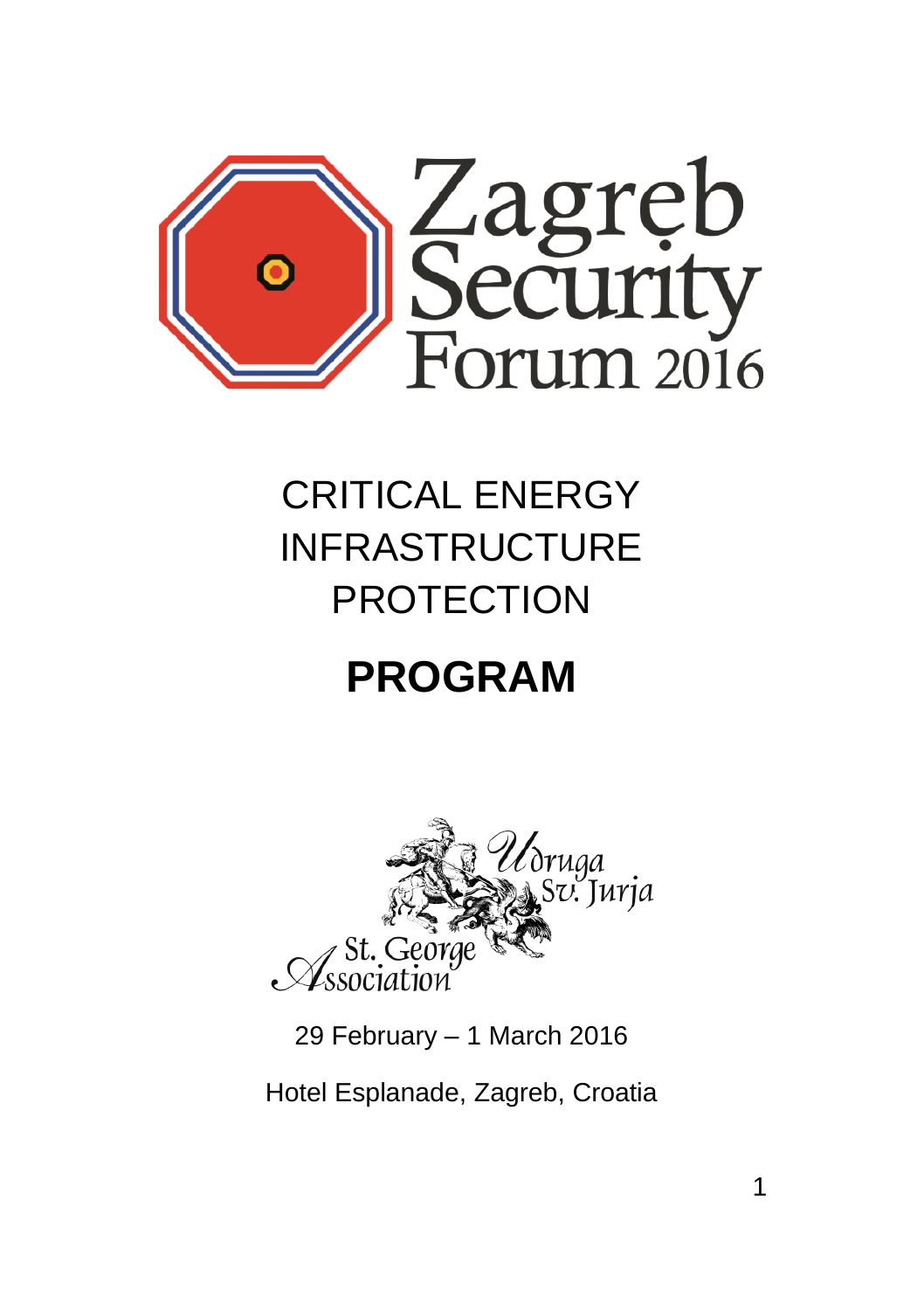## **Co-organizers of the**

## **1 st Zagreb Security Forum:**



Croatian Defense Academy "dr. Franjo Tuđman", Zagreb, Croatia



Bar-Ilan University, Ramat-Gan, Israel



International Intelligence History Association, **Germany** 



Research Institute for European and American Studies, Athens, Greece



Office for Emergency Crisis Management, Zagreb, Croatia

## ADRIATIC

SECURITY SOLUTIONS Ltd. HR-10000 ZAGREB, RADNIČKA CESTA 39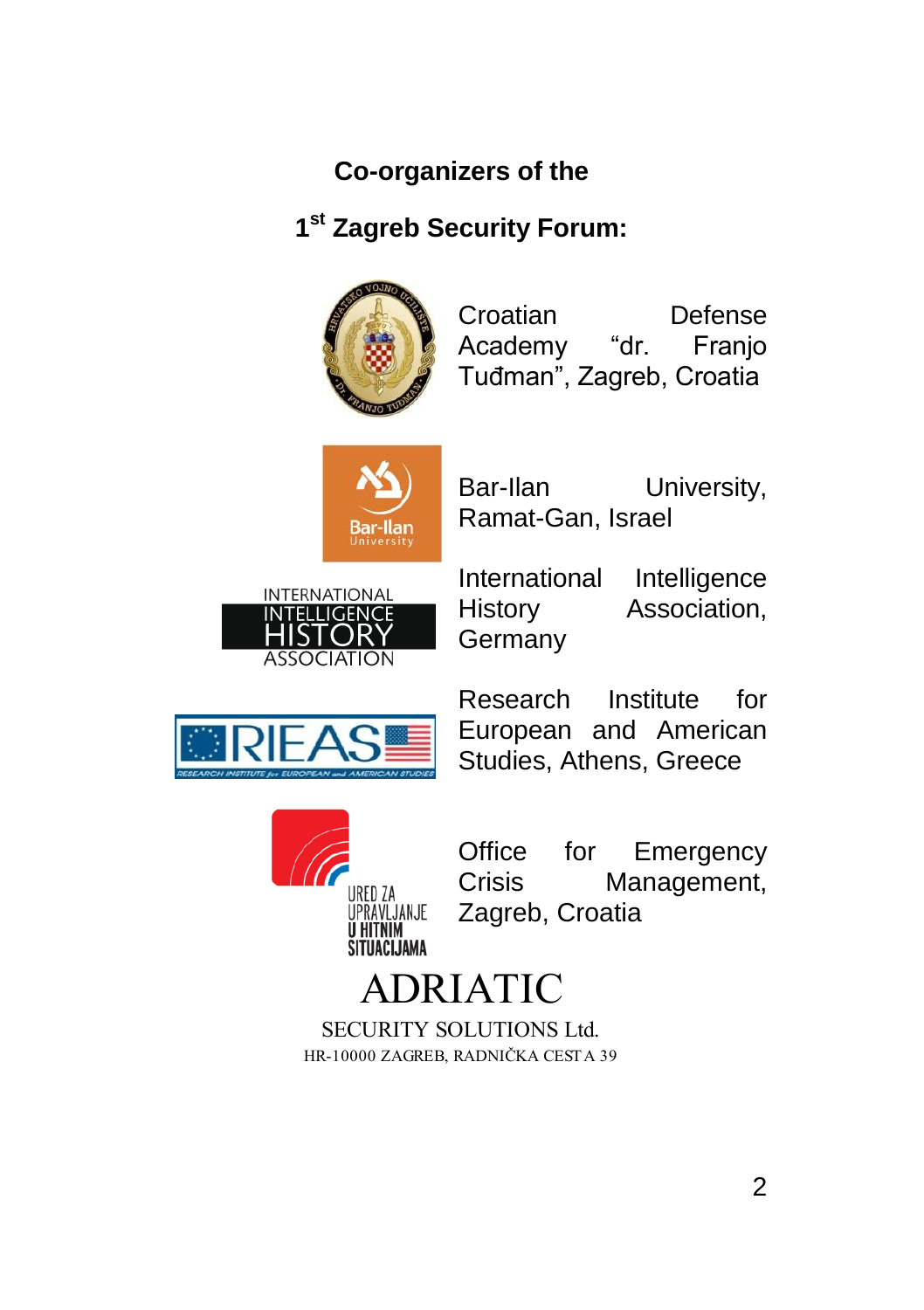

Under the auspices of the President of the Republic of Croatia **H.E. mrs. Kolinda Grabar-Kitarović**

Members of the Organizing committee of the

1<sup>st</sup> Zagreb Security Forum:

- **Gordan Akrap**, PhD, St. George Association, Zagreb.
- dipl. ing. **Velimir Ostoić**, Adriatic Security Solutions d.o.o., Zagreb
- Prof.dr. **Miroslav Tuđman**, president of St. George Association; professor at Faculty of Humanities and Social Science, University of Zagreb, Croatia
- Prof.dr. **Shlomo Shpiro**, Head of the Political Studies Department, Bar-Ilan University, Ramat Gan, Israel
- Prof.dr. **John M. Nomikos**, Research Institute for Euopean and American Studies, Athens, Greece
- **Andre Ranson**, general (ret), Paris, France
- **Anna Abelmann**, International Intelligence History Association, Ruhr University Bochum, **Germany**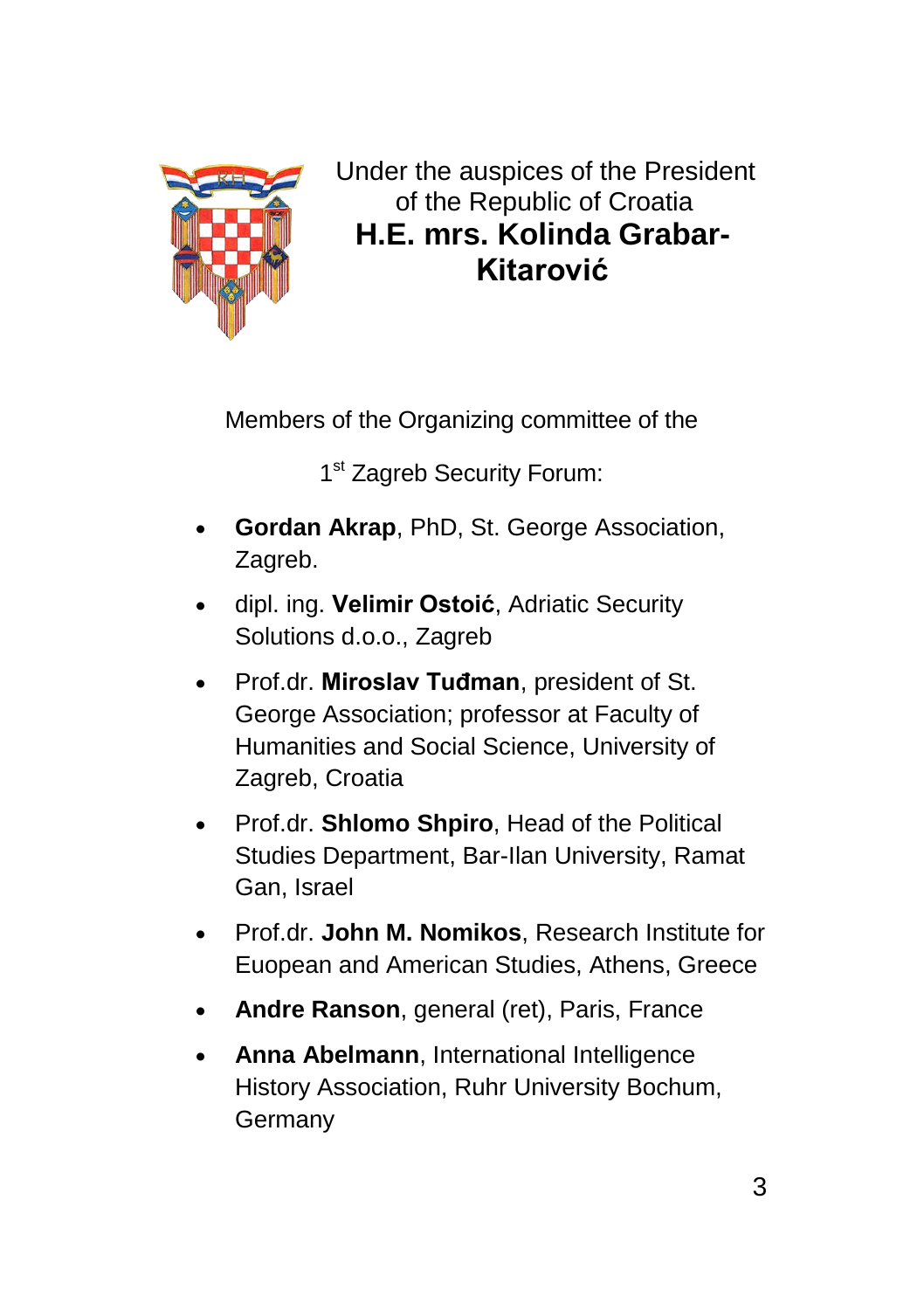

**St. George Association** is a non-profit and nongovernmental organization with aim to encourage, assist, develop and

promote research in the field of personal, corporate, national and international security. St. George Association encourages:

- Professional and scientific promotion and improvement of activity in the above mentioned areas,

- Work on professional and scientific studies of international relations and national development strategies.

- Connection of professional associations and professional development of its members, as well as students and young experts to study areas of the above mentioned areas,

Cooperation with other similar associations and organizations abroad, and all organizations that support the work of the Association.

St. George Association publishes a magazine *National Security and the Future* [\(www.nsf-journal.hr](http://www.nsf-journal.hr/) and [http://hrcak.srce.hr/nsf\)](http://hrcak.srce.hr/nsf) with a scientific and expert articles, organizes conferences, lectures, seminars, discussions and other expert meetings from the field of personal, corporate, national, and international security.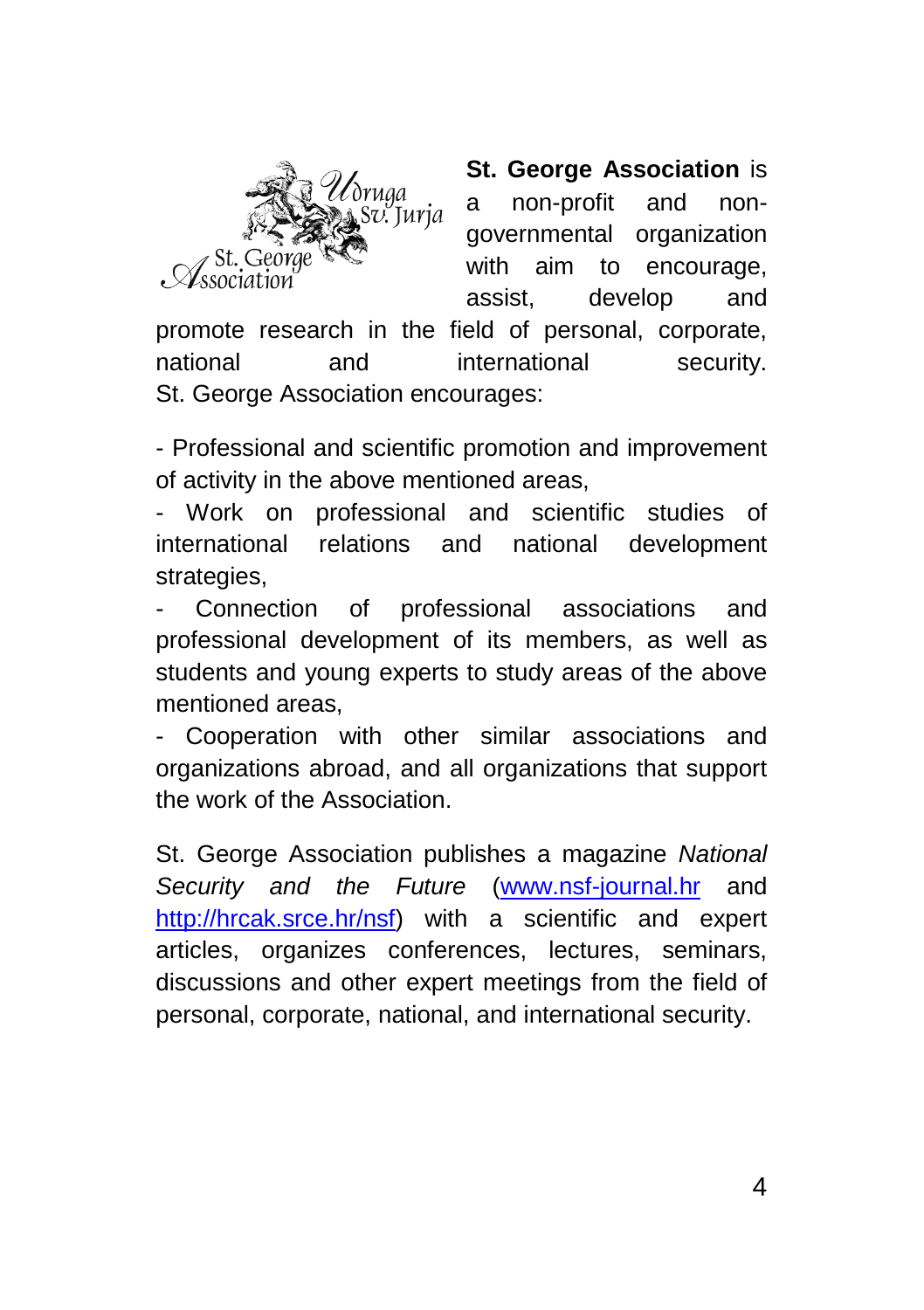## **About Forum 2016**

Dear guests, welcome to the 1st Zagreb Security Forum.

Critical energy infrastructure is the backbone of free and unhindered life and work, of the free movement of people, goods and ideas. If the IT infrastructure constitutes the foundation of all other critical infrastructure, energy infrastructure is a condition sine qua non for effective existence and use of all other infrastructures. In recent years, the level of threat to critical energy infrastructures has expended exponentially. These include threats emanating both from state and non-state actors, cyber warfare, physical terrorist attacks, sabotage, or critical failures due to other conflict-related events. Also, it is necessary not to forget natural disasters as a source of possible significant

negative impact to the energy infrastructure.

The purpose of the Forum is to bring together proven experts from several different, but interconnected, fields, to discuss with policy makers and security officials how best to deal with these emerging threats in their regional and European context. The Forum is aimed at sharing best practice, case study analysis, policy options debate and the creation of a regional network of experts and officials in South Eastern Europe for critical energy infrastructure security. Expert knowledge, based on practical experience and the development of defensive strategies and policies, needs to be shared in order to be effective and useful for different countries. We want to enable a close knowledge-sharing process so that each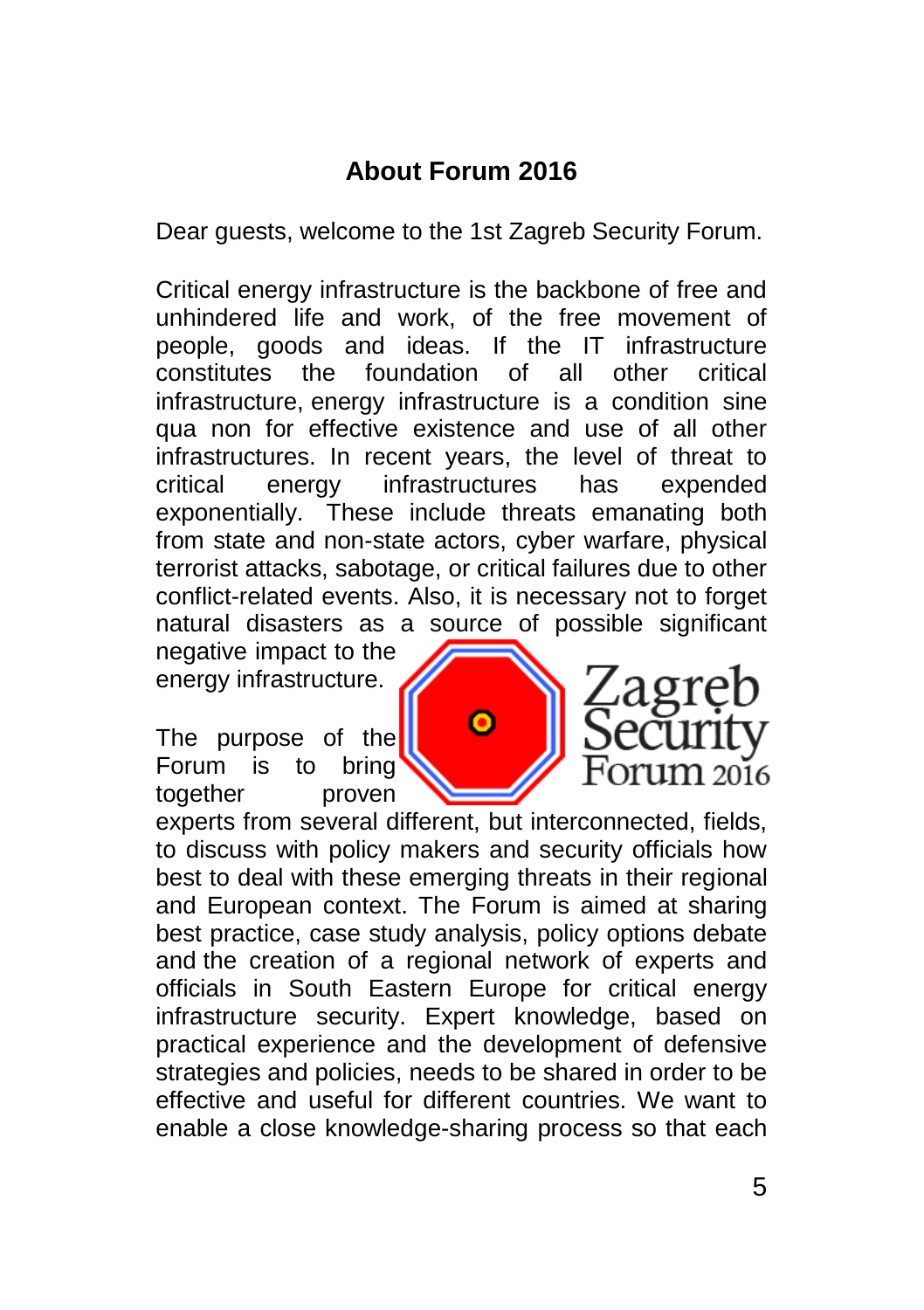segment could be, in an appropriate way, be involved in the effective protection of national energy infrastructures and with orientation to preventive actions. At the Forum we gathered proven experts in the domain of government institutions dealing with preventive actions, experts from the private sector who are working on security of the energy related projects and infrastructure, scientists who can indicate the forms of possible threats, and the companies that are planning, designing, building, maintaining and managing energy infrastructures and energy transport. Since energy infrastructures of different countries in the region are so interconnected, so should the response be. In fact, today we cannot speak of 'national infrastructure' anymore but of regional energy infrastructures. With multidisciplinary approaches of experts with different experiences and from different but interconnected countries, will be very helpful for future planning and developing the security of energy infrastructure, on land or under the sea, gas or oil pipelines, electric power lines or ships.

Gordan Akrap, PhD



#### THE CAPITAL OF CROATIA

<http://www.infozagreb.hr/&lang=en>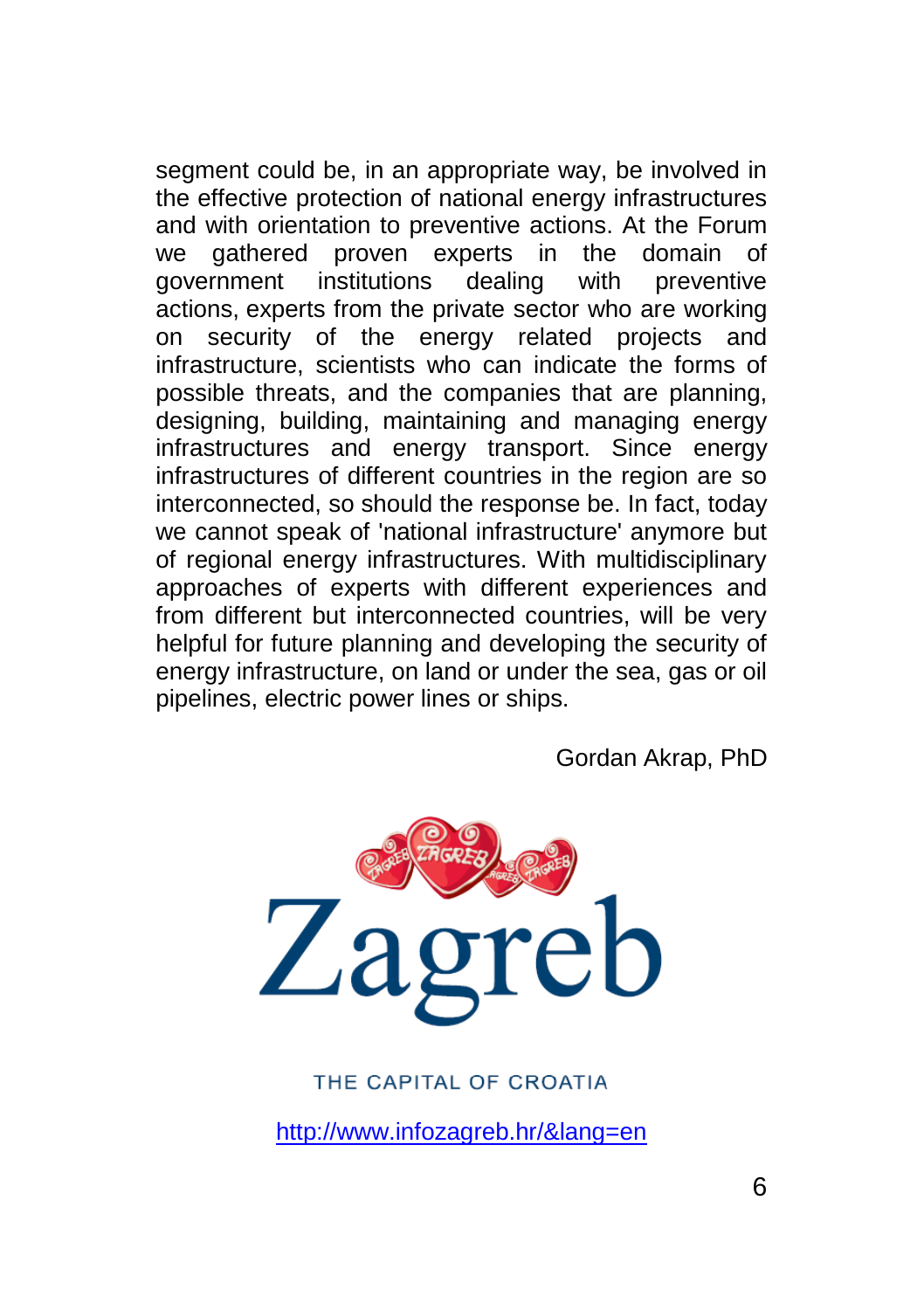#### **Day 1: Monday 29th of February**

#### **13:45 Arrival and Registration**

### **14:15 Opening Ceremony**

Gordan Akrap, St. George Association, Zagreb

Shlomo Shpiro, Bar Ilan University, Israel

#### **Guests of Honor:**

**Marko Jurčić**, Economic adviser to the President of the Republic of Croatia

**General Slavko Baric**, commander of Croatian Defense Academy

## **14:30-16:00 Panel I: Energy security as Strategic Tool and Strategic Interest**

Chair: Gordan Akrap, St. George Association, Zagreb

**Erica Keen Thomas:** United States Energy Security **Policy** 

**Shlomo Shpiro**: Crisis Communication, Social Resilience and the Protection of Critical Infrastructure

**Gintaras Bagdona**s: NATO role in Energy Security: The Perspective of Energy Security Centre of Excellence

#### **16:00-16:30 Coffee Break**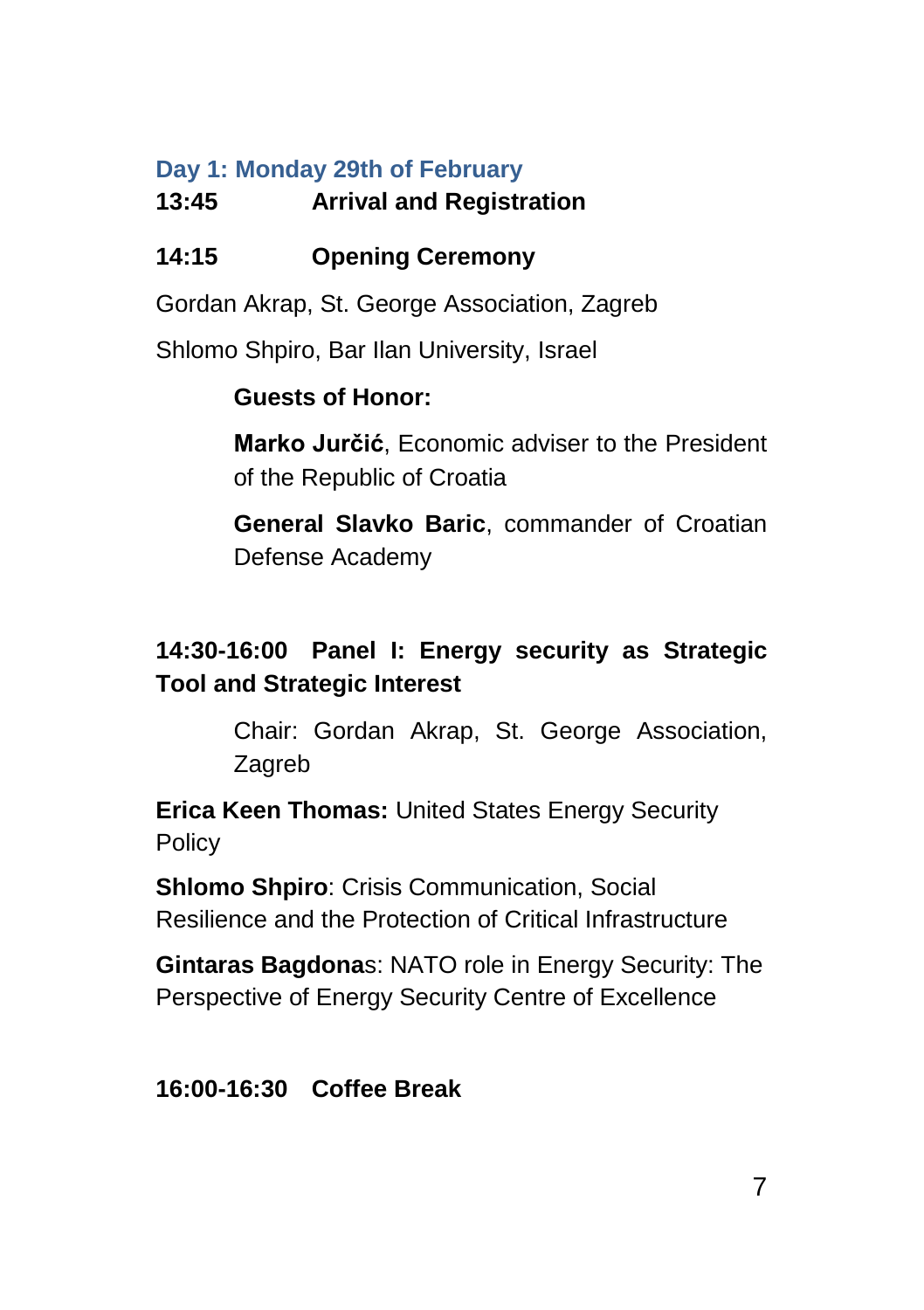### **16:30-18:00 Panel II: Protection of Critical Energy Infrastructure – How Can it be Improved**

Chair: Nenad Debrecin, University of Zagreb

**Ioannis Anastasakis**: The Protection of National Critical Infrastructure - The Case of Greece

**Chikara Hashimoto**: National Critical Infrastructure Protection in the United Arab Emirates

**Pavle Kalinic**: Critical infrastructure protection in the Zagreb city region

## **19:30 Reception for conference participants Dverce Palace, Katarinin trg 6**

#### **Day 2: Tuesday, 1st of March**

**09:00-10:30 Panel III: South-Eastern Europe and the Eastern Mediterranean – Different Energy Strategies, Similar Threats**

> Chair: Pavle Kalinic, Office for Emergency Crisis Management, Zagreb

**Antonia Dimou**: East Mediterranean Energy Cooperation and Security Challenges

**Darko Trifunović:** Russian energy policy in South-Eastern Europe

**John M Nomikos**: Intelligence Requirements for Energy Security in Greece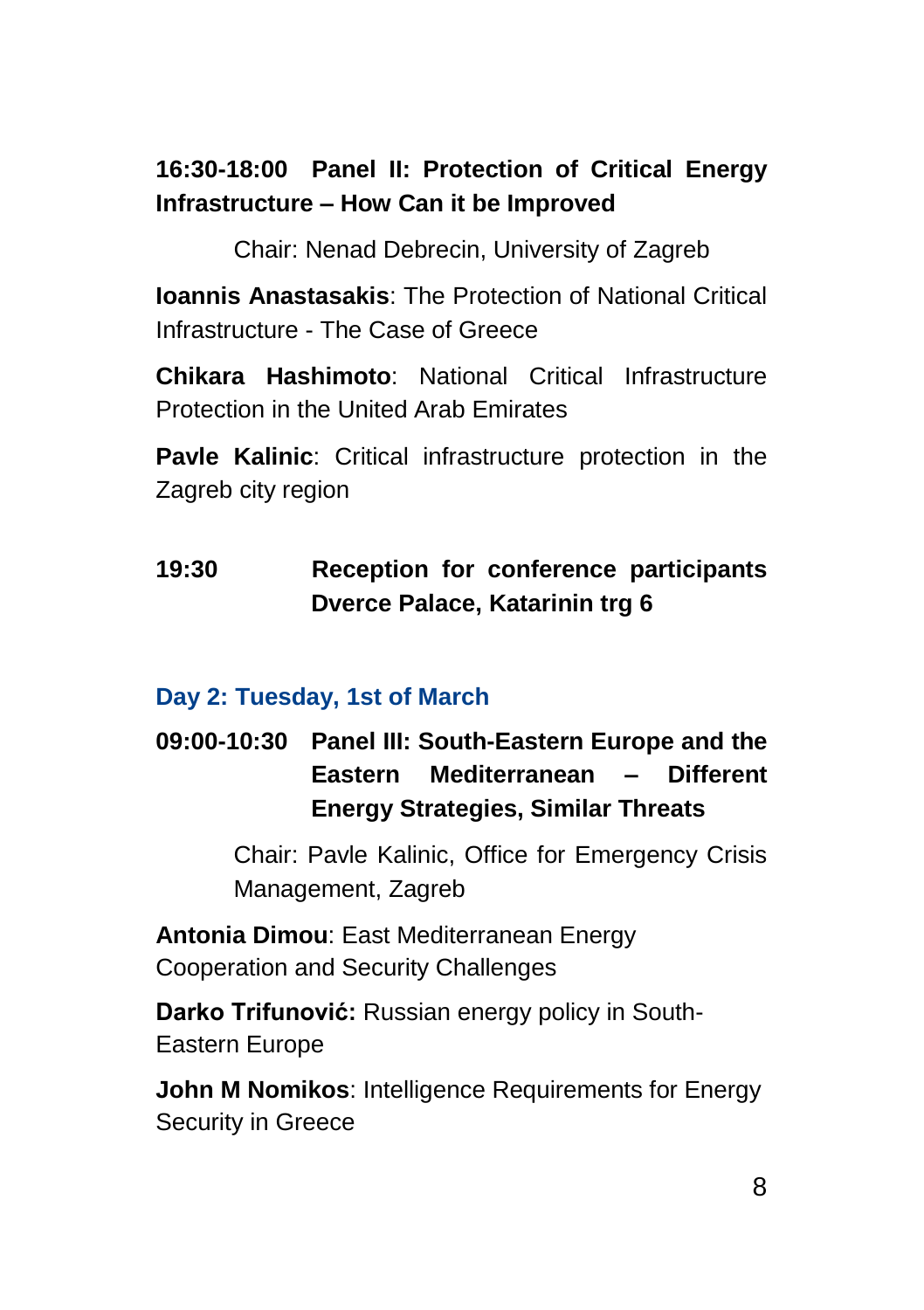#### **10:30-11:00 Coffee Break**

#### **11.00-11:30 Key note speaker:**

**Danny Lacker:** Emergency preparedness and security of Israel's water infrastructure

#### **11:30-13:00 Panel IV: Securing Electric Energy Production and Distribution**

Chair: Shlomo SHPIRO, Bar Ilan University, Ramat Gan, Israel

**Efraim Lapid**: Coping with terror – The Israeli experience

**Davor Šinka, Slavko Krajcar, Tomislav Bajs:** Assessing Terrorist Threats for Energy Infrastructure by Combining Historical Data and Expert Judgments

**H.Sagrak, G.Marković, S. Vidović:** Generic Control System Architecture for Critical Infrastructure Protection: Example of Energy Sector

#### **13.00-15.00 Lunch**

#### **15:00-16:30 Panel V: New Threats and Best Practice Solutions for Energy Production Security**

Chair: John Nomikos, RIEAS, Greece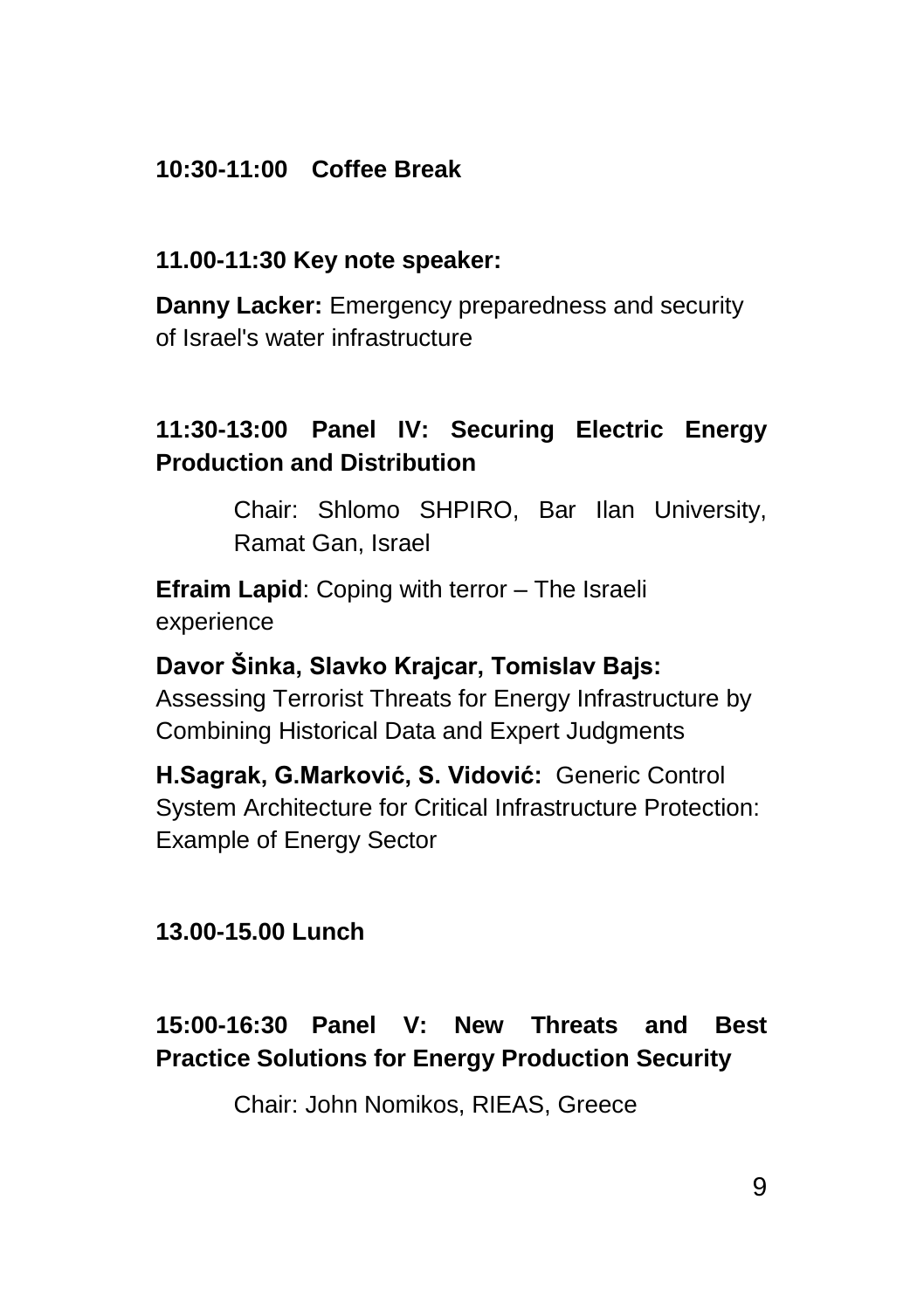**Dejan Škanata, Nenad Debrecin**: Safety and security in nuclear power sector

**Anna Abelmann**: Securing Castor Transports and Nuclear Energy Materials – The Case of Germany

**Velimir Ostoić, Damir Kovač**: Protection of Oil Pipeline facilities - Practical experiences from Croatia

#### **16:30-17:00 Closing remarks and end of the Forum**

Shlomo Shpiro, Bar Ilan University, Israel

Miroslav Tudjman, University of Zagreb

Organizer of the Forum will print the book with lectures that will be distributed to all Forum speakers and companies that participate in.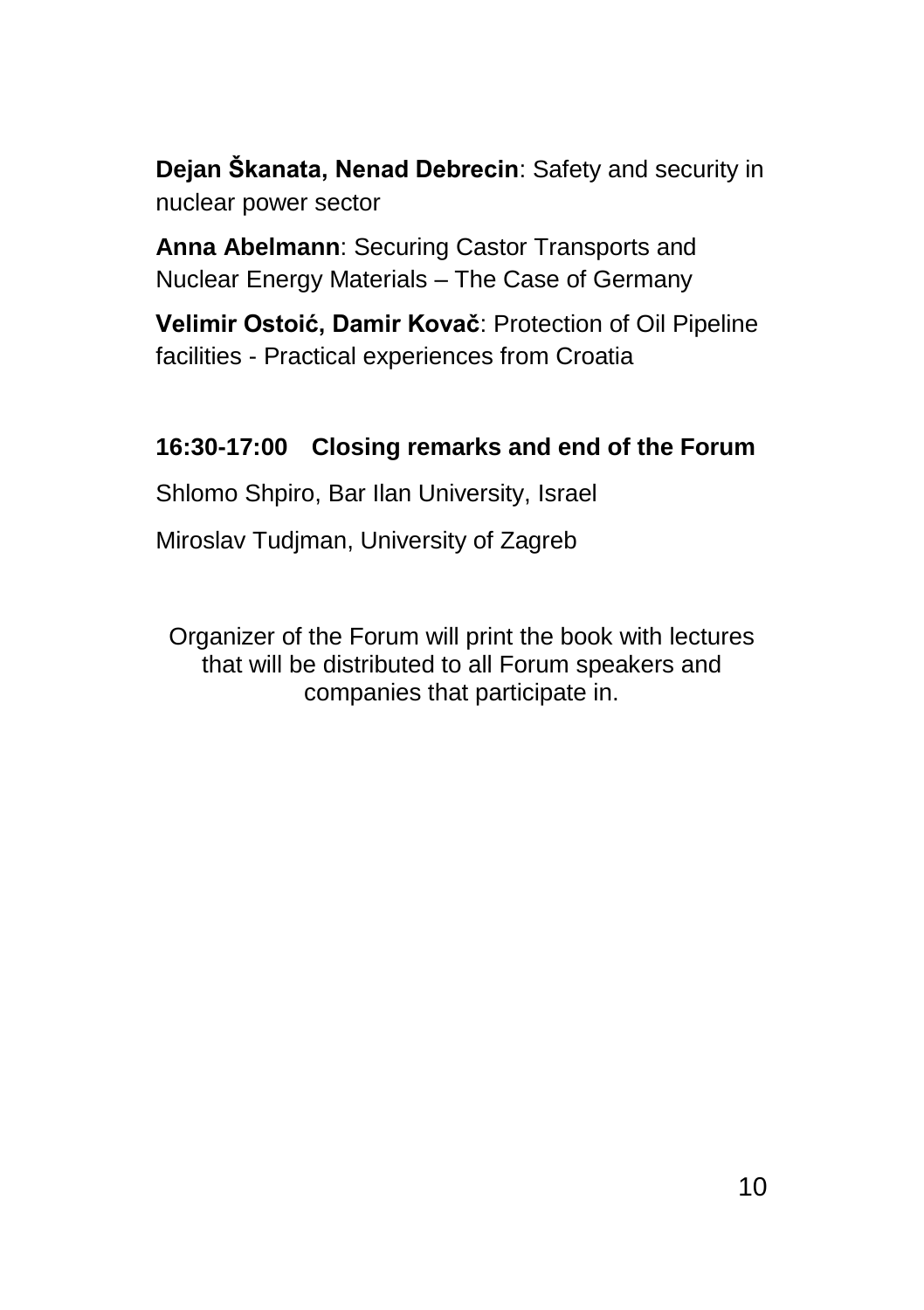**OIGINALE** 

JADRANSKI NAFTOVOD dioničko društvo (JANAF Plc.) with its registered office in Zagreb, manages an oil pipeline system, designed and built in the period from 1974 to 1979 as a modern, efficacious and cost-efficient crude oil transportation system for both local and foreign users. Along with crude oil transportation, other major activities of JANAF Plc. include also storage of crude oil and petroleum products, as well as reloading of liquid cargoes. The Company's mission is to ensure a reliable and high-quality system for crude oil transport and storage of crude oil and petroleum products, applying the world's highest technological standards and taking care of preservation and protection of the environment, health, safety and development of its employees.

The JANAF system was built as an international crude oil transportation system from the Omišalj Port and Terminal to both local and foreign refineries in Eastern and Central Europe. The pipeline designed capacity amounts to 34 million tons of crude oil annually (MTA), while the installed capacity is 20 MTA.The total capacity of tanks for crude oil storage amounts to 1,54 million m3, and 202.000 m3 for storage of petroleum products respectively.

By introducing the SCADA system, modernizing the electric power supply system, GIS and information and communication system, together with conducting continuous pipeline inspections and repairs and maintaining the system at high technical and technological level, safe and secure transport of crude oil is enabled, as well as storage of crude oil and petroleum products, which provides regular and reliable supply to clients.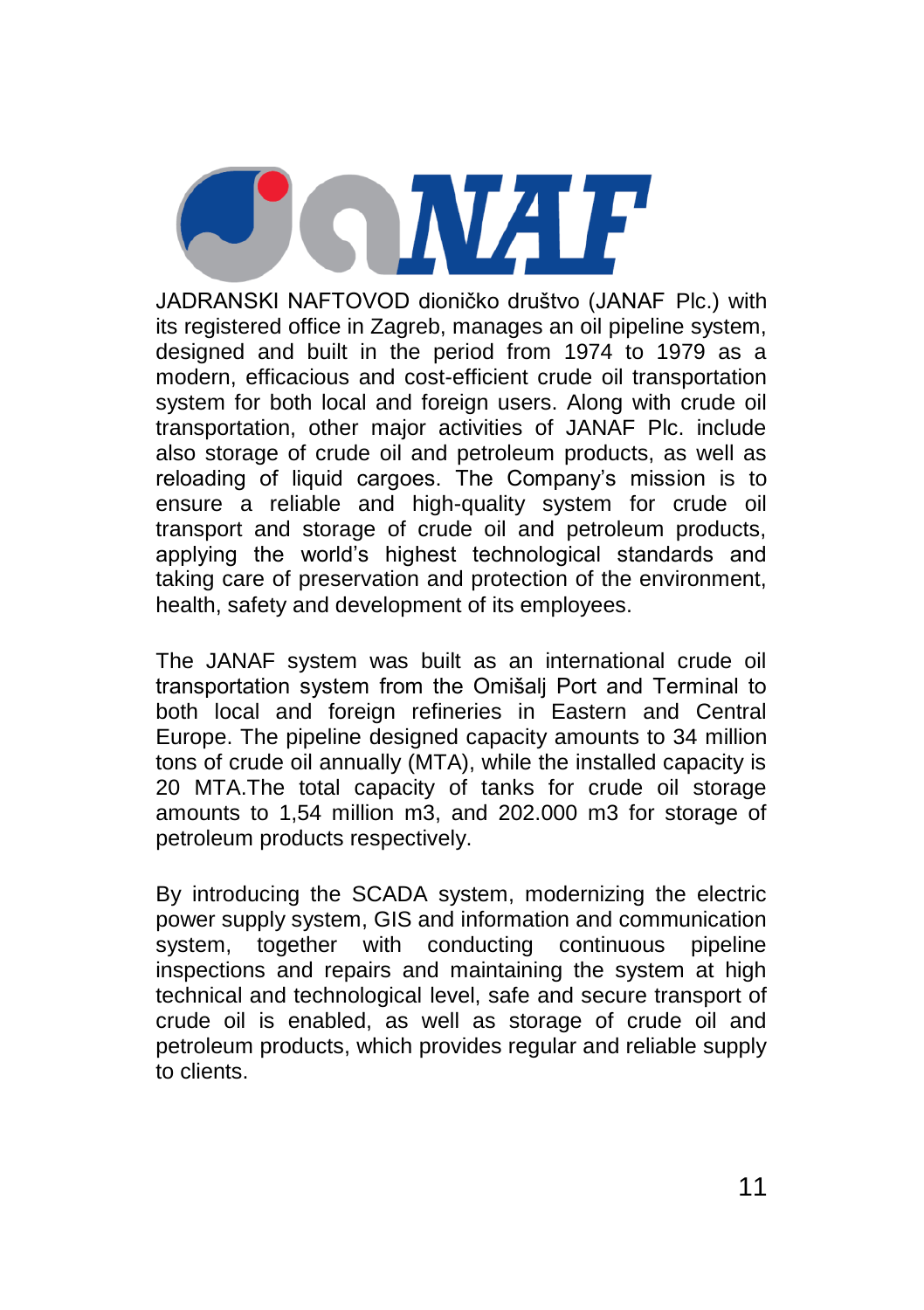# ADRIATIC

#### SECURITY SOLUTIONS Ltd. HR-10000 ZAGREB, RADNIČKA CESTA 39

**Adriatic Security Solutions Ltd**–offers services in the areas of Physical Protection Systems and Intelligent Transportation Systems.

The company and employees are certified by:

- the Ministry of Interior with the Security Service Provision license in accordance to Croatia's Privacy Security Act
- the Office of the National Security Council (National Security Authority)with the Facility Security Clearance Certificate (NATO/EU SECRET Clearance)

Adriatic Security Solutionsstaff are members of numerous scientific and professional associations (ASIS, HCZ, ITS HR, HZDP, UHMS, etc.).

Our leading experts engaged in project realization have accumulated significant experience and personal references in complex project management. Thereby we are prepared to offer services on the following areas:

- project management,
- consulting, development of threat assessments and risk analysis,
- security systems design, project revision, development of tender documentation,
- facility security plan development, procedure & protocol development,
- conducting technical supervision of security systems implementation and maintenance process,
- administer independent supervision services in the security area upon special user requirements (analysis and expert second opinion presentation of investment projects / realized security systems upon insurance and reinsurance, ascertain damage inducement of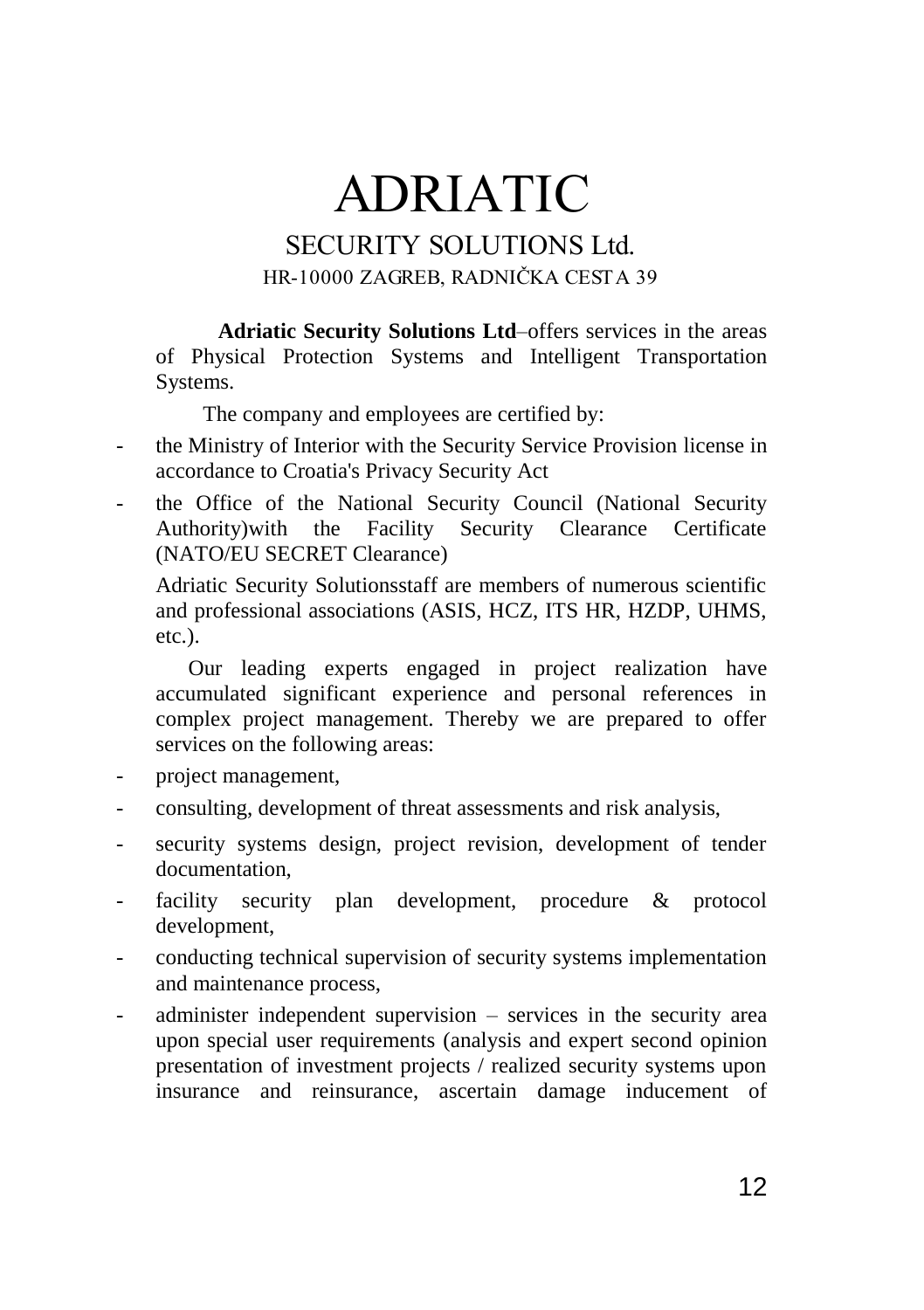equipment and accessories, internal controlling and supervision of physical and technical security, etc.),

- SSVT (Security Systems Verification Test) functional system verification, technical controlling and expert analysis of implemented security systems (penetration tests, integrity and functional security systems ascertain tests, etc.) ,
- organizing expert seminars (education and improving) for security personnel,
- other security field services (critical infrastructure protection, government & public facilities, etc.).

Personal references and acquired experience provided us realization of numerous projects through adaption, integration and testing in areas of technical security systems and telecommunication for clients as: Siemens COM, Cisco Systems, INA, JANAF, HEP, several banks, museums and galleries, numerous other facilities.

The main determinant of our appearance are high value professional service, experience in application of optimized technical solutions in accordance with the latest, up-to-date achievements and European regulations.

Velimir Ostoić – CEO

The company Hrvatska elektroprivreda, which was established in 1990 under this name, is a successor of electric

power organizations that have been dealing with electricity generation, transmission and distribution in Croatia for more than one century. In 2002 it was transformed into HEP Group, i.e. a group of associated organizations owned solely by the state. In the last several decades the company has been engaged in heat energy supply to customers, gas distribution and supply as well as in projects of energy efficiency.

Hrvatska elektroprivreda d.d. (HEP d.d.) is a parent company of HEP Group with headquarters in Zagreb. HEP d.d., the founder and the sole owner of the majority of HEP Group's companies, performs corporate functions and directs,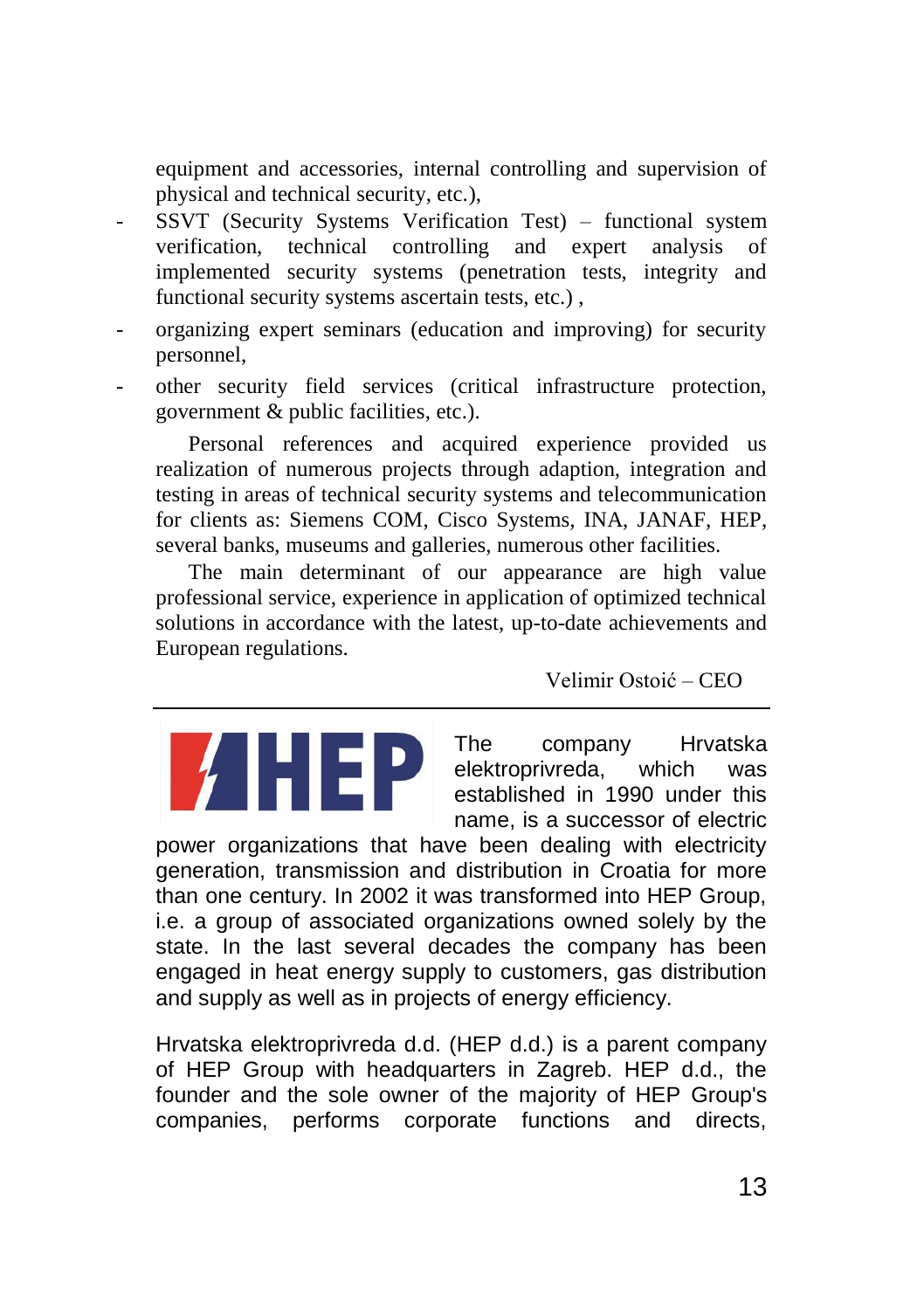coordinates and monitors generation and network activities as well as other activities in dependent companies, in order to optimize business processes. HEP Group does business in all Croatia, and apart from that on the markets of Serbia, Slovenia, Bosnia and Herzegovina, Hungary and Kosovo by means of daughter companies and HEP-Trade. In Bosnia and Herzegovina there is the pumping station Buško blato, a daughter company of HEP-Generation. HEP is a co-owner of the Nuclear power plant Krško in Slovenia, an associated company outside HEP Group, where it shares ownership with the company Gen Energija.

HEP Group has around 10 thousand employees; it generates the annual revenue of around 13 billion kuna and has more than 2 million buyers, which makes it one of the biggest companies in Croatia and the biggest company owned by the state. Therefore, HEP Group's business is of strategic importance for the Republic of Croatia.

HEP Group's mission, a secure and high-quality energy supply of buyers, along with a high level of social responsibility is based on a century-long history. However, achieved business trends imply the fulfillment of company's vision, which is a Croatian energy leader with an increasing share on the regional market of electricity generation, supply and trade, offering a secure and high-quality service based on the principles of ecologically-acceptable generation, energy efficiency and sustainable business.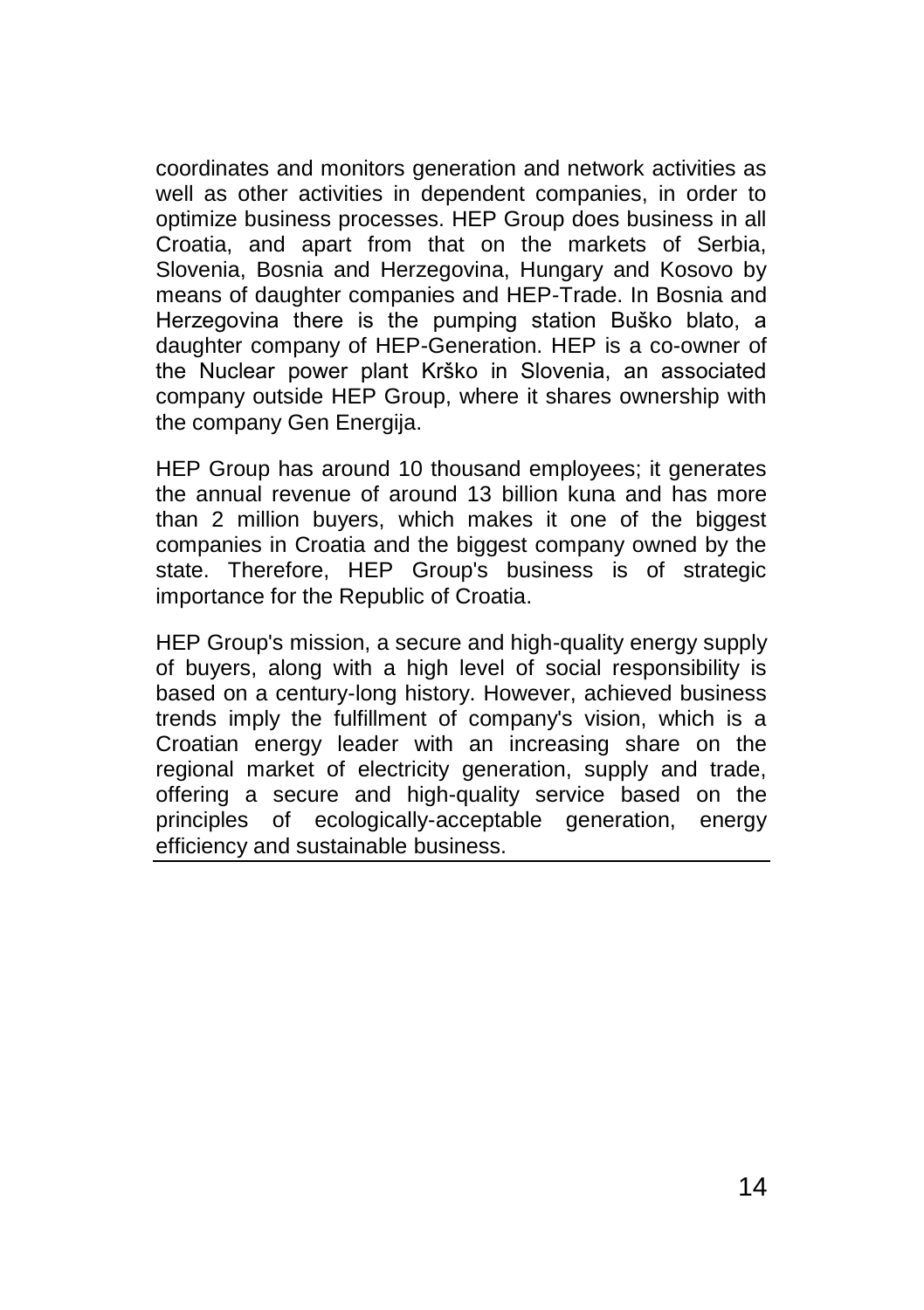**INFODOM** 

InfoDom is focused on the modernization

and development of business infrastructure and ICT solutions related to the transformation of the public sector and increase the competitiveness of the private sector in the EU countries and developing countries.

InfoDom is strategically engaged in five areas: 1. Modernization of the public sector and the networked public administration,

2. Business excellence, regulatory compliance and networked economy,

- 3. Integrated Regional Development,
- 4. Business excellence and profitability of state enterprises,
- 5. Digital Society.

In the development of complex systems for all market segments InfoDom includes global reference models of these market segments, references and applies regulatory frameworks and uses benchmarking techniques and best practices portals as sources of knowledge.

Through certified business partner status, InfoDom Group works with the world's leading technological principals: - IBM,

- Microsoft,
- Oracle, and
- Partners in the "Open Technologies".

InfoDom Group employs over 100 experts and has companies in Zagreb, Brussels, Sarajevo, Podgorica and Belgrade, and a network of partner companies in countries where there is no own company.